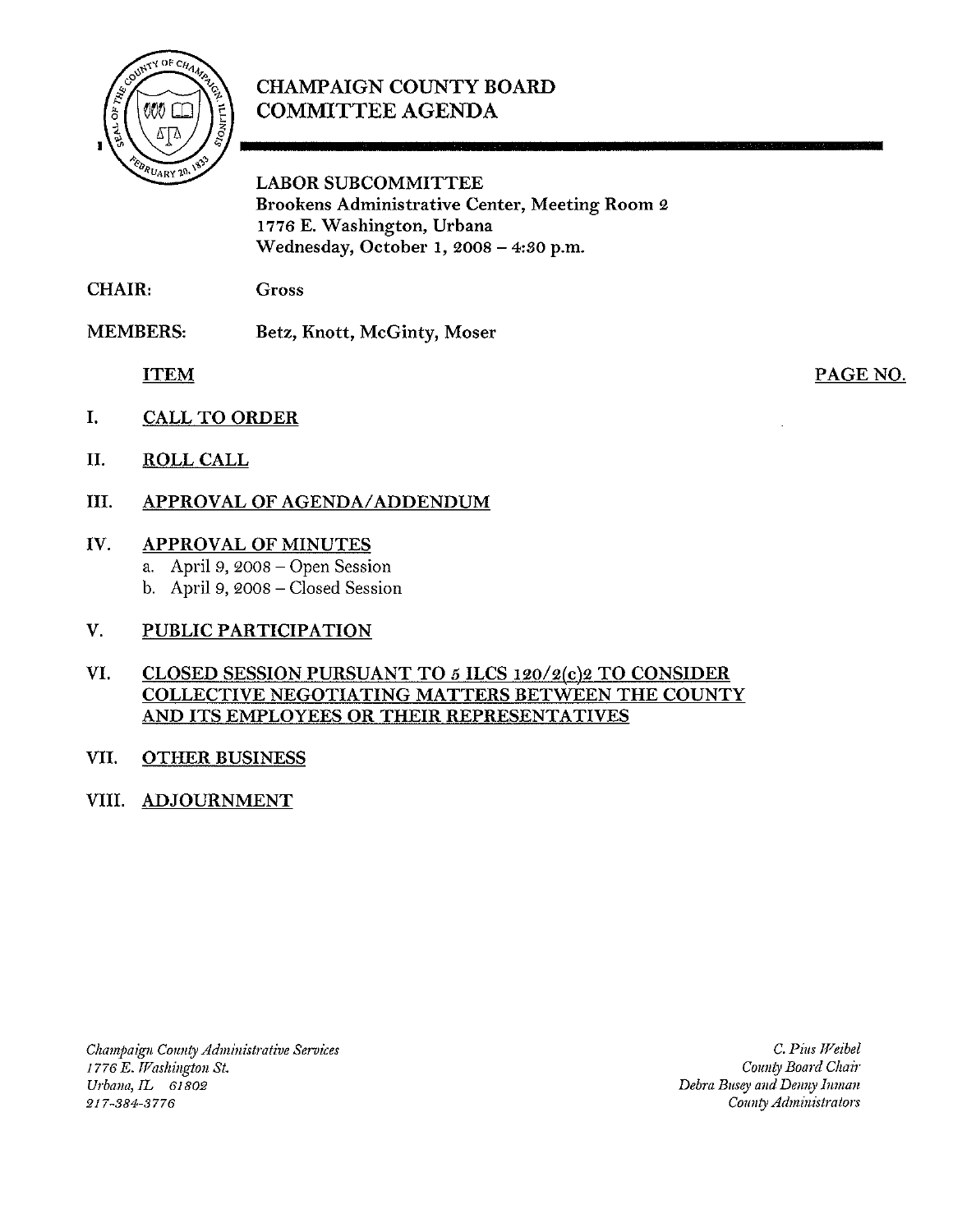| <b>LABOR SUBCOMMITTEE</b><br>Wednesday, April 9, 2008<br><b>Brookens Administrative Center, Meeting Room 2</b><br>1776 E. Washington St., Urbana |                                                                                                                                                                                                                                            |
|--------------------------------------------------------------------------------------------------------------------------------------------------|--------------------------------------------------------------------------------------------------------------------------------------------------------------------------------------------------------------------------------------------|
| 6:30 p.m.                                                                                                                                        |                                                                                                                                                                                                                                            |
| <b>MEMBERS PRESENT:</b>                                                                                                                          | Betz, Knott, McGinty, Moser                                                                                                                                                                                                                |
| <b>MEMBERS ABSENT:</b>                                                                                                                           | Gross (Chair)                                                                                                                                                                                                                              |
| <b>OTHERS PRESENT:</b>                                                                                                                           | Kat Bork (Administrative Secretary), Deb Busey (County Administrator of<br>Finance & HR Management), David DeThorne (Senior Assistant State's<br>Attorney), Cameron Moore (RPC Executive Director), C. Pius Weibel (County<br>Board Chair) |
| <b>CALL TO ORDER</b>                                                                                                                             |                                                                                                                                                                                                                                            |
| <b>ROLL CALL</b>                                                                                                                                 |                                                                                                                                                                                                                                            |
| quorum.<br><b>APPROVAL OF AGENDA/ADDENDUM</b>                                                                                                    |                                                                                                                                                                                                                                            |
|                                                                                                                                                  | Betz, Knott, McGinty, and Moser were present at the time of roll call, establishing the presence of a<br>MOTION by Knott to approve the agenda; seconded by Moser. Motion carried.                                                         |
| <b>APPROVAL OF MINUTES</b>                                                                                                                       | September 19, 2007 and February 6, 2008; seconded by McGinty. Motion carried.                                                                                                                                                              |
| <b>PUBLIC PARTICIPATION</b><br>There was no public participation.                                                                                | <b>MOTION</b> by Knott to approve the Labor Subcommittee both the open and closed session minutes of                                                                                                                                       |
| <b>REPRESENTATIVES</b>                                                                                                                           | <b>CLOSED SESSION PURSUANT TO 5 ILCS 120/2(C)2 TO CONSIDER THE COLLLECTIVE</b><br>NEGOTIATING MATTERS BETWEEN CHAMPAIGN COUNTY AND ITS EMPLOYEES OR THEIR                                                                                  |